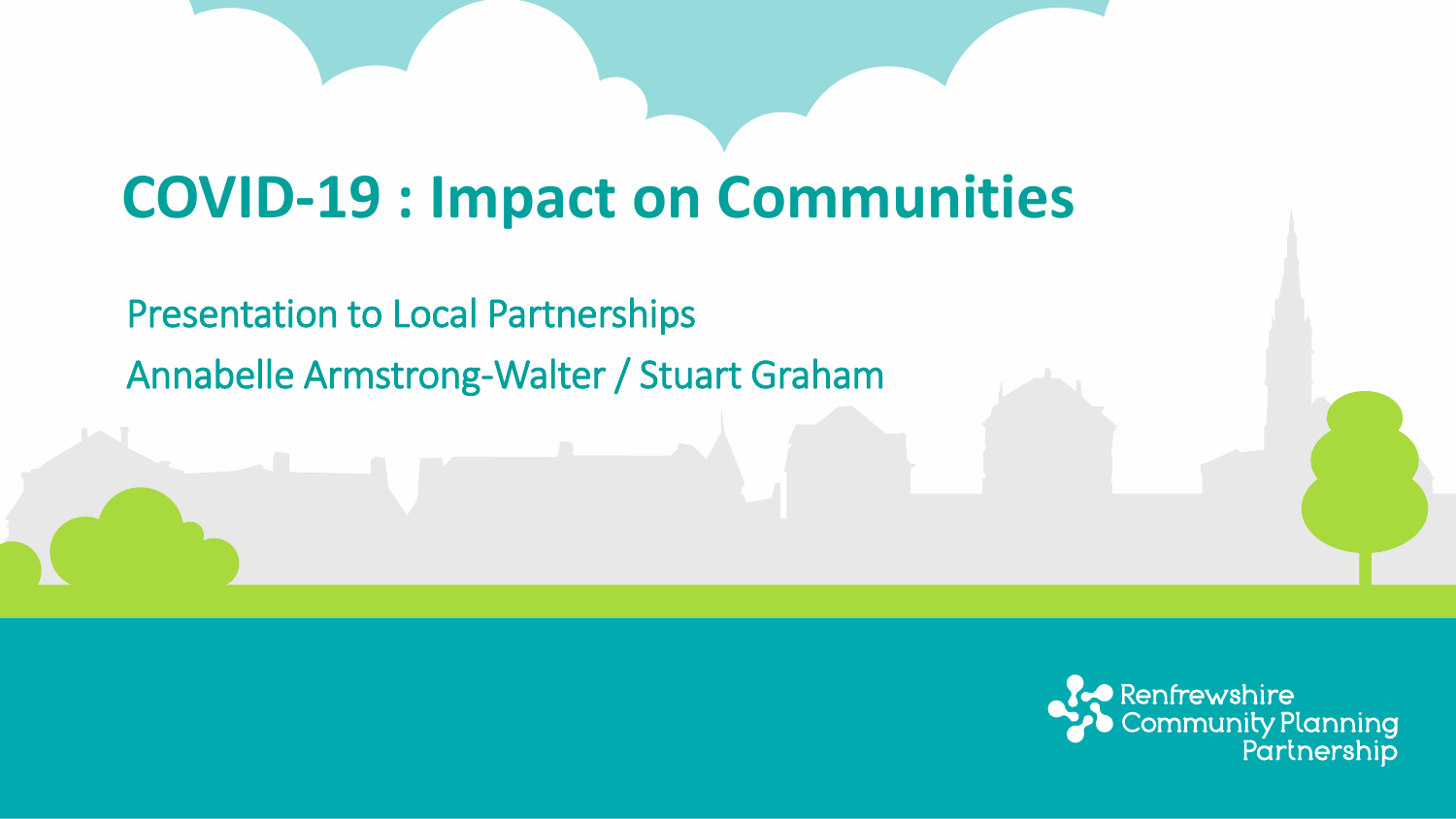- COVID has disproportionately impacted people across Renfrewshire
- Evidence that pandemic has exacerbated existing inequalities
- Short vs medium to long term impact
- Ongoing restrictions continue to be felt  $-$  tension between response and recovery
- Community Impact Assessment launched in August 2020
- Aim to gain deeper understanding of key issues / impact

**"listening and learning to inform response and to fundamentally address existing inequalities going forward"**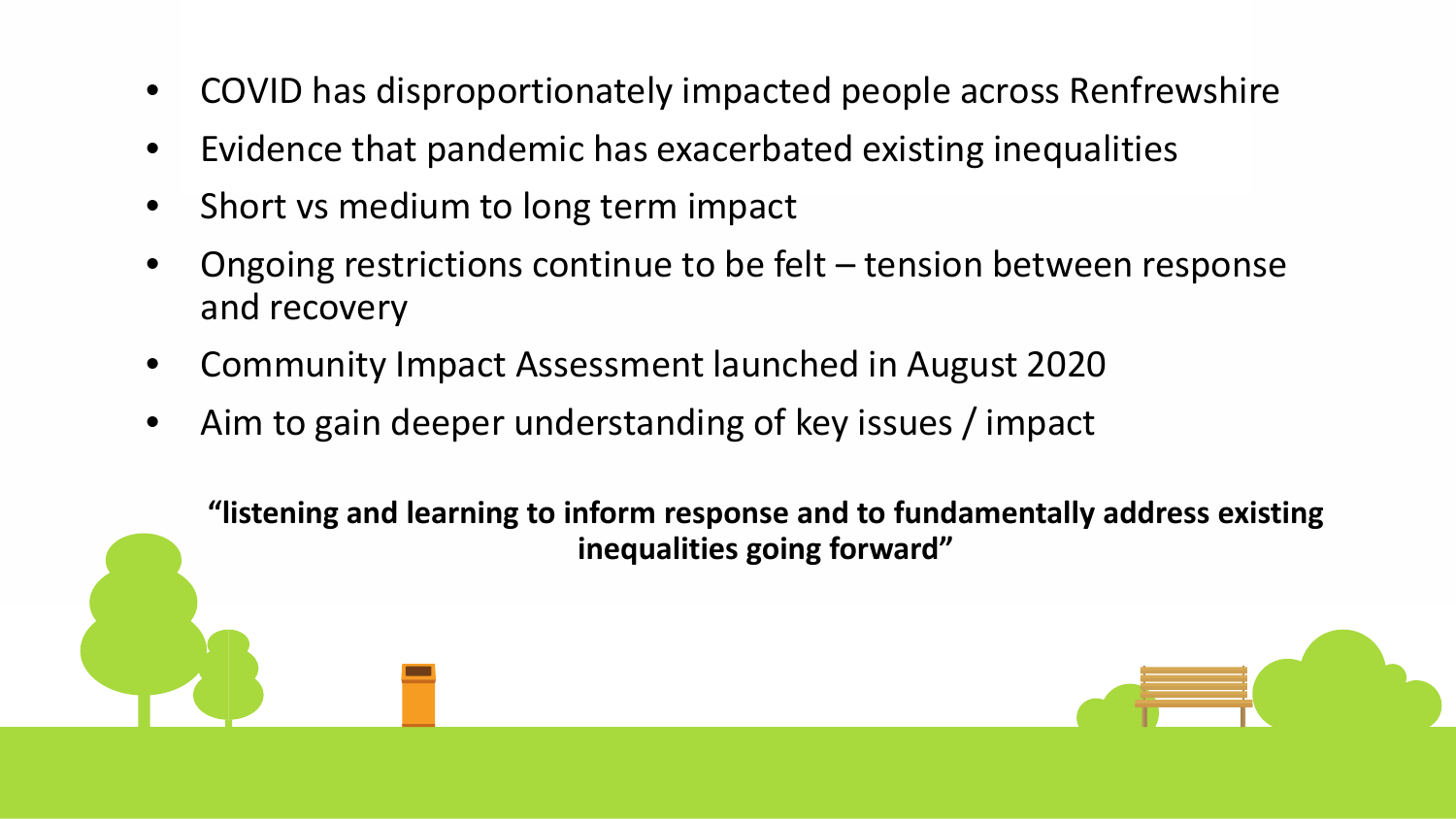#### In this presentation:

- Update Local Partnership members on Community Impact Assessment work done to date
- Share data from Public Services Panel relevant to this Local Partnership
- Discussion on Local Partnership members experience of how COVID has impacted their community

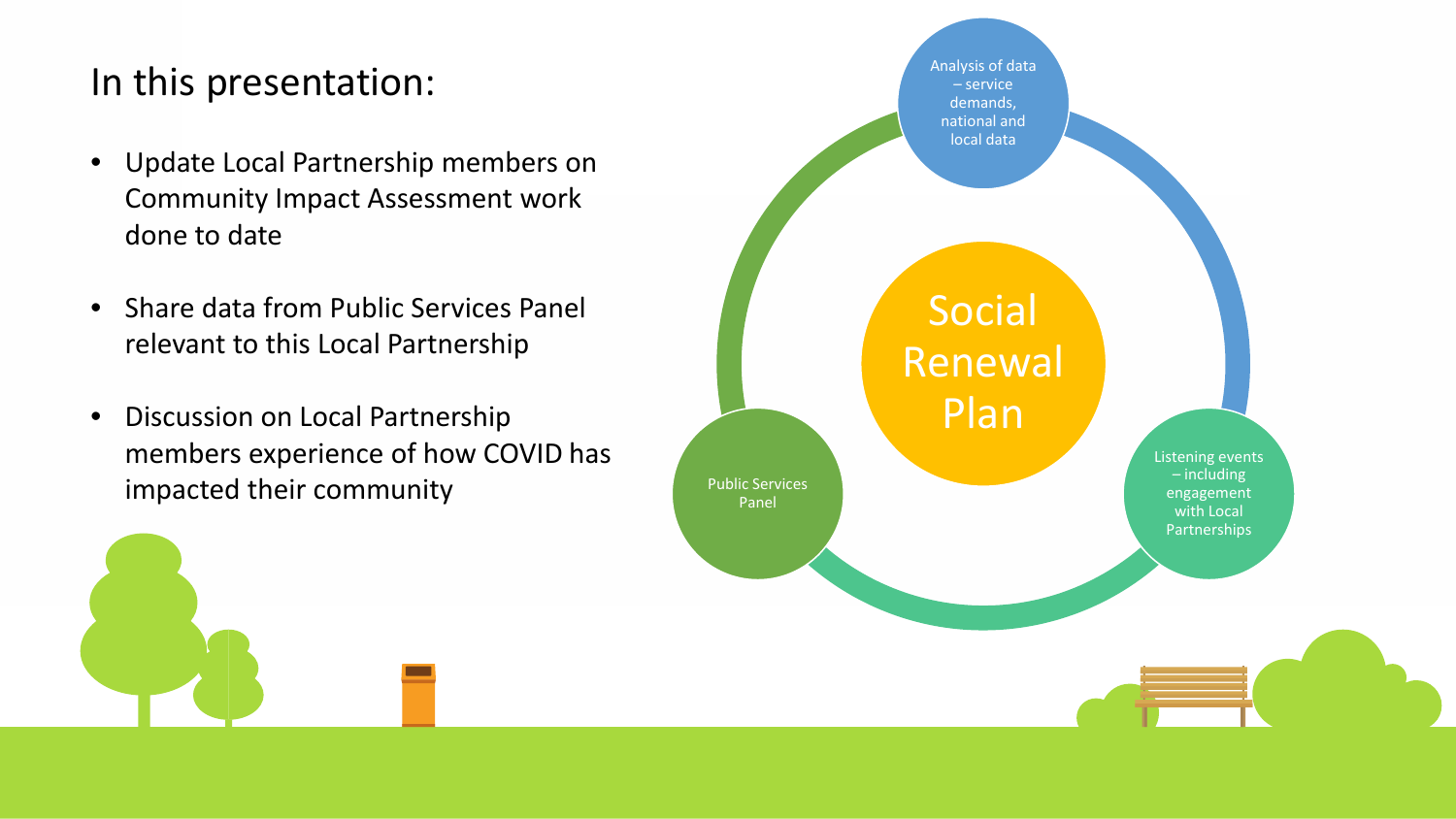#### **Data + research – key points**

COVID cases

• 7,381 positive cases in Renfrewshire / 512 deaths to date

Employment / Support for businesses

- 80% increase in universal credit claimants between March and October
- At its peak in August 2020, 28,300 people were registered with the UK-wide furlough scheme – 8,800 people at the end of October 2020.
- Grant support in excess of £28.5m being paid out for more than 2,500 businesses

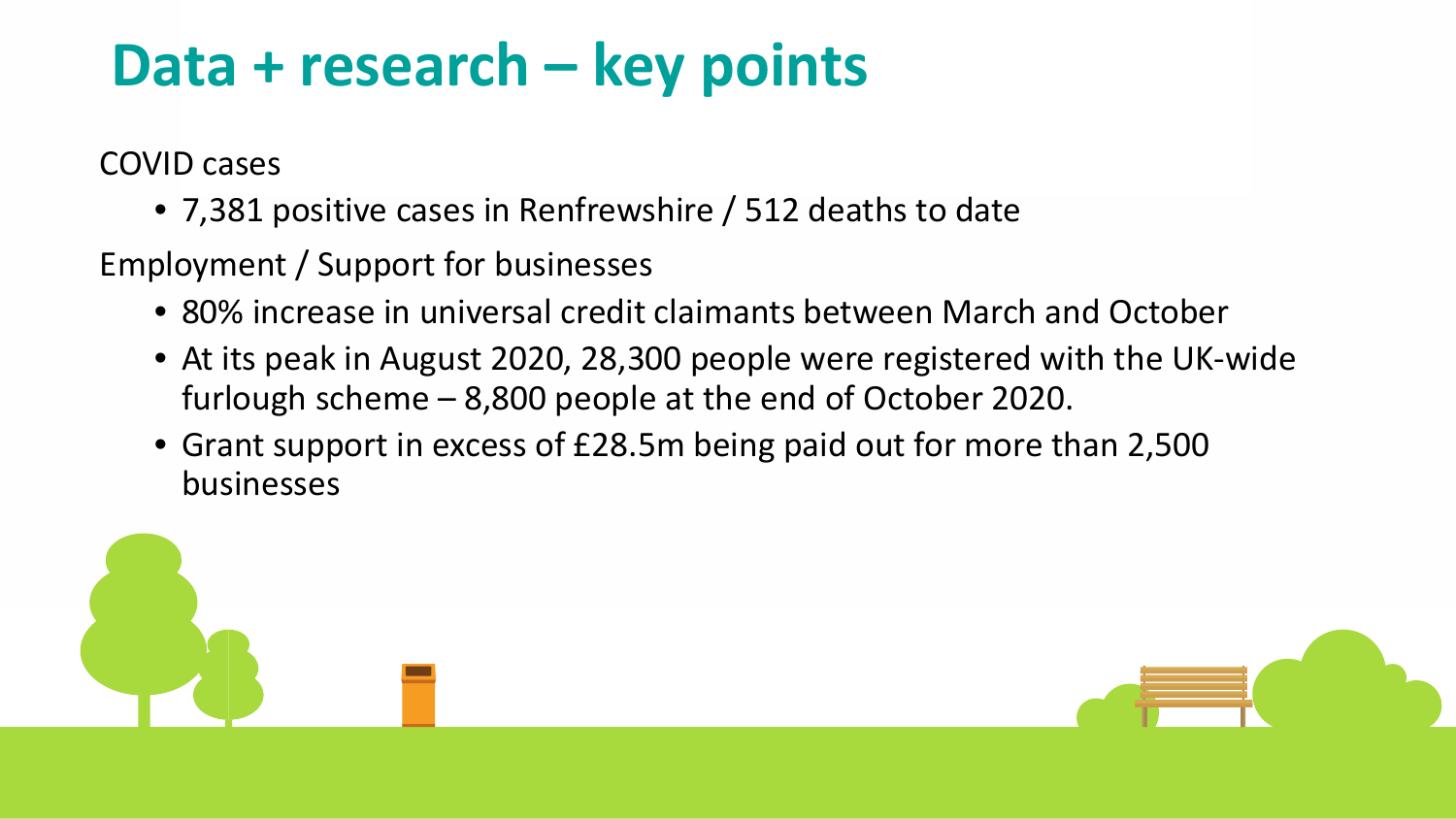#### **Data + research – key points**

- Increase in crisis grants March October up 1,030 from same period last year to 6225.
- 4,000 contacts to Advice Works over same period (70% from recognised priority groups for child poverty)
- Increasing concerns re fuel poverty community organisations increasingly focusing on distribution of fuel vouchers
- Renfrewshire Foodbank has provided food support to 3,148 adults and 1,200 children to date (broadly in line with previous years due to community food)
- Community food hundreds of food parcels every week e.g. 350 visits to STAR food pantry in 2019/20 - 6,700 supports to date in 2020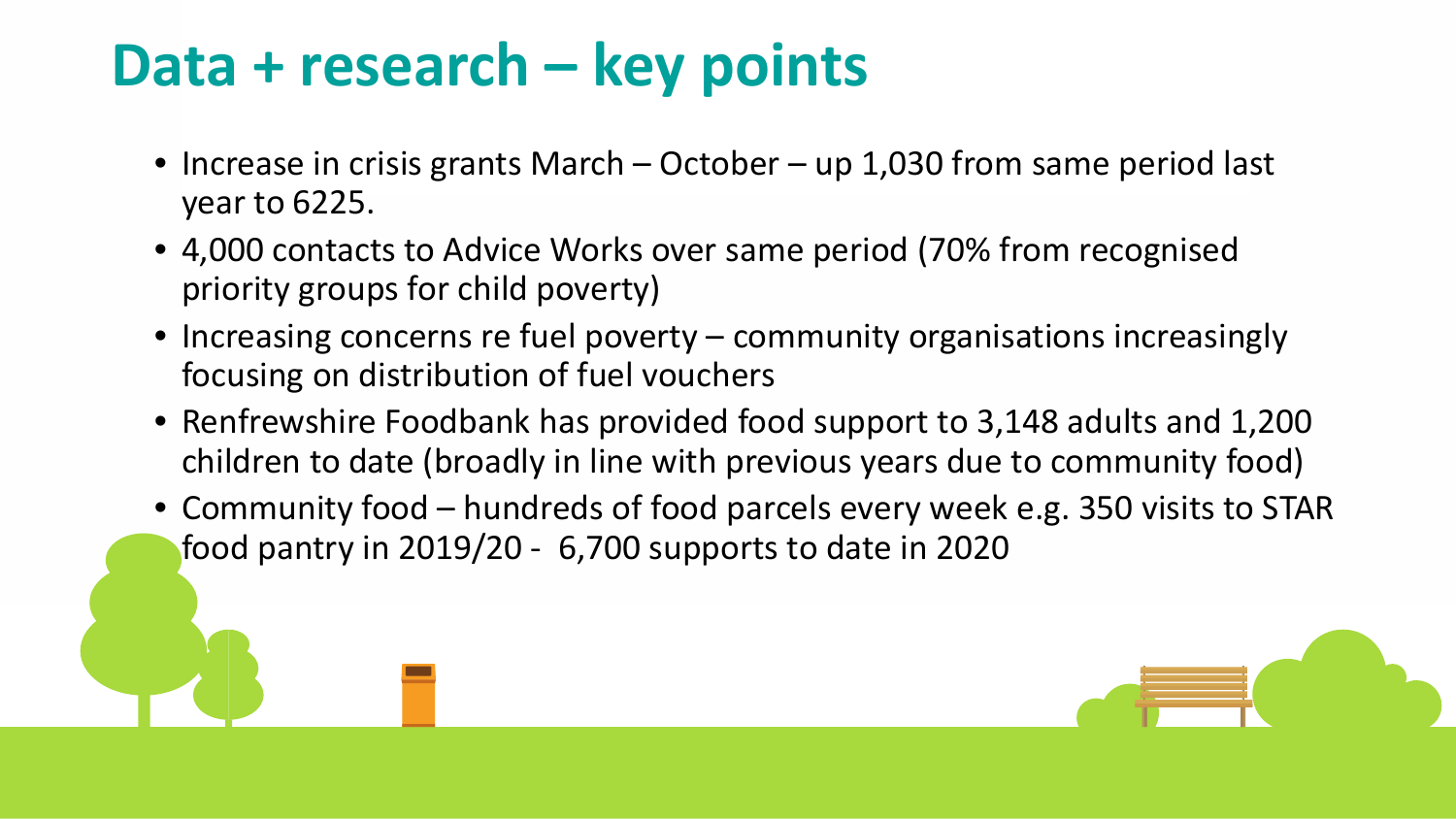#### **Data + research – key points**

- Neighbourhood Hubs almost 700 referrals, 110 of which in the Johnstone and Linwood LP area
- 1,250 digital devices/connectivity being distributed in Renfrewshire through the Connecting Scotland Programme through the hubs and partners
- Health and wellbeing
	- Ongoing impact on delivery of health and care services e.g. service waiting times
	- National surveys indicate 25-28% of people would not contact a GP at this time about a non-COVID related medical concern
	- In Scotland-wide Ipsos MORI surveys carried out between May and July 2020 between 53- 59% felt lonely some/most/almost all or all of the time.
	- Link to alcohol and drug use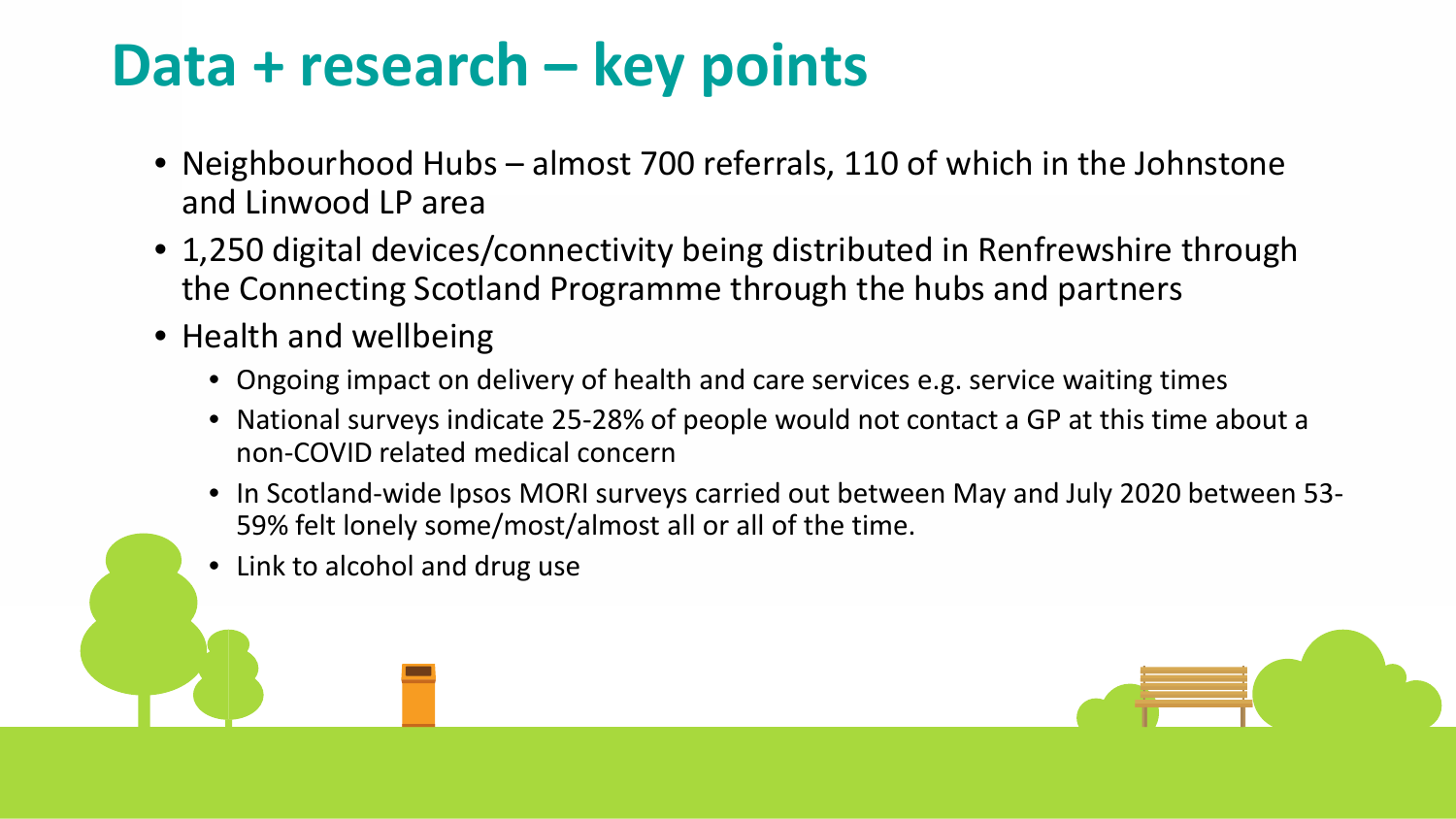### **Public Services Panel**

- Issued recently to 1,500 local people by post/email
- Survey of behaviours / attitudes in light of COVID
- Focus on : financial and income worries, family issues, mental health and wellbeing, access to support, access to information, digital inclusion etc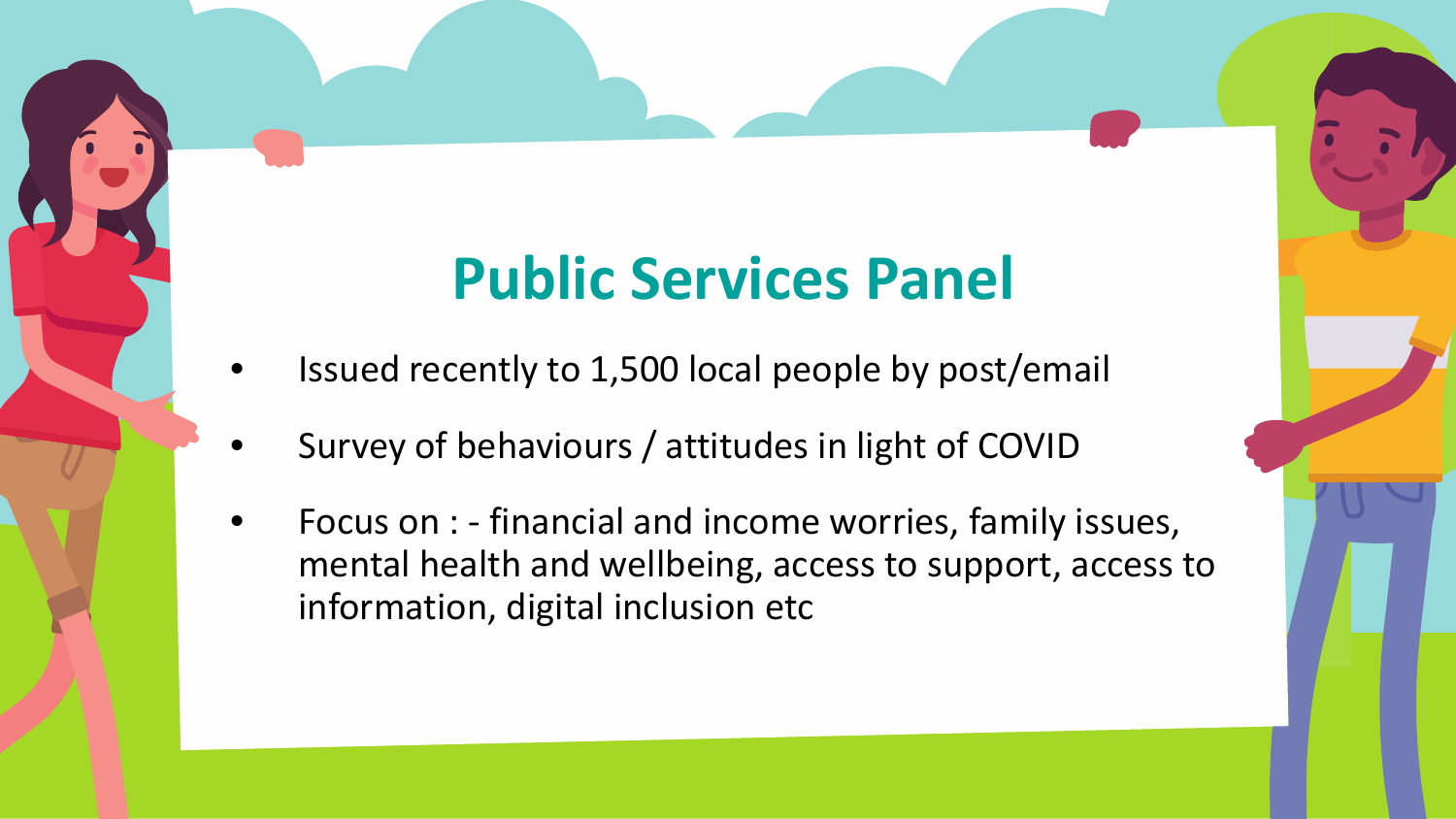- Share some of the interim responses, analysis based on the responses received so far (869 responses / 59% of the total)
- Intended to give an initial steer and support discussion
- Around 90 responses from this LP area
- Targeted work will also now be undertaken to encourage response rates for some localities and demographic groups

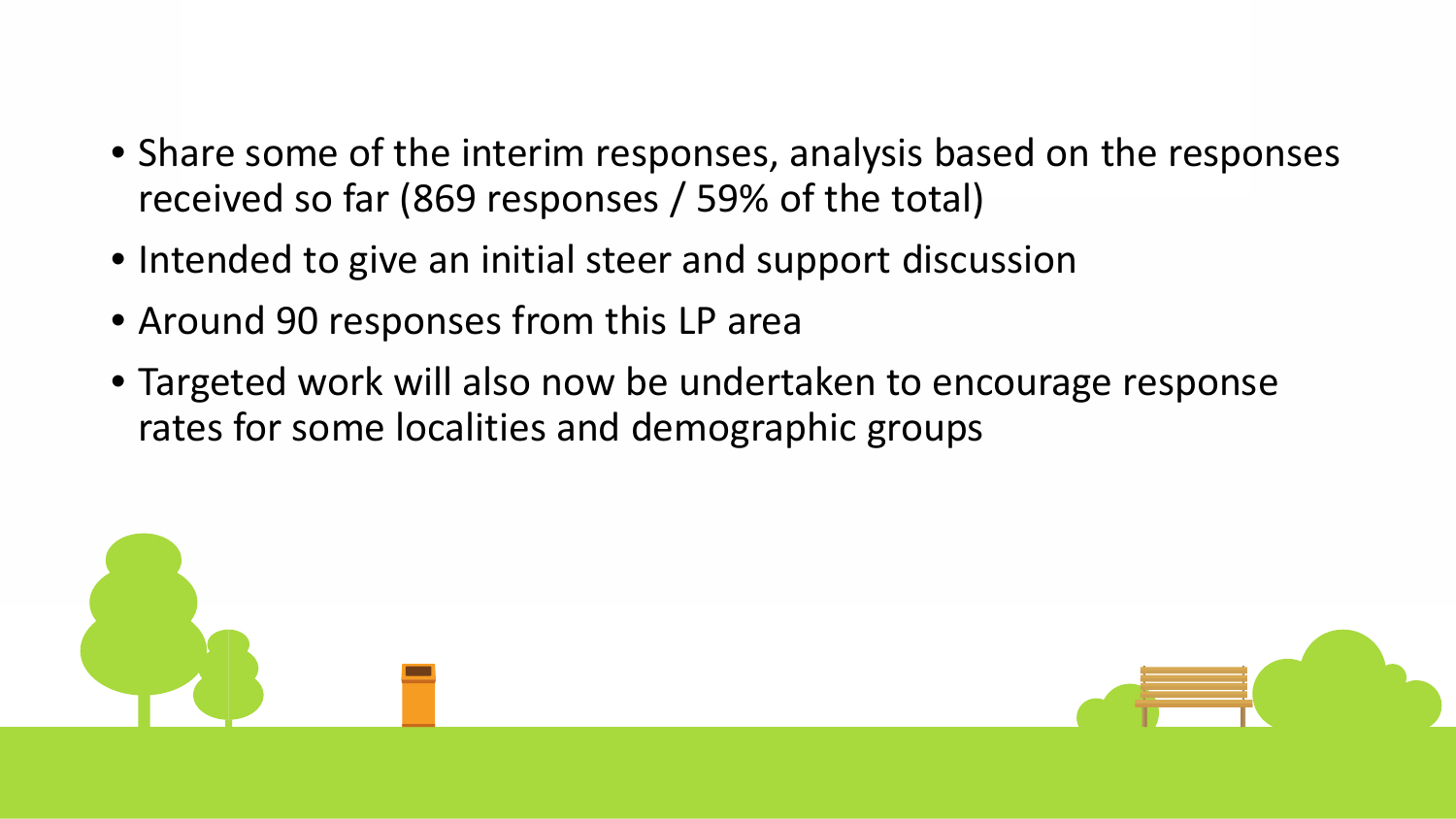# **What has affected you most during the coronavirus pandemic?**

People reported being most affected by:

- worrying about their own or their families future (63%)
- worrying about how to support family and friends who need help (38%)
- worrying about health treatment needed (35%)
- 



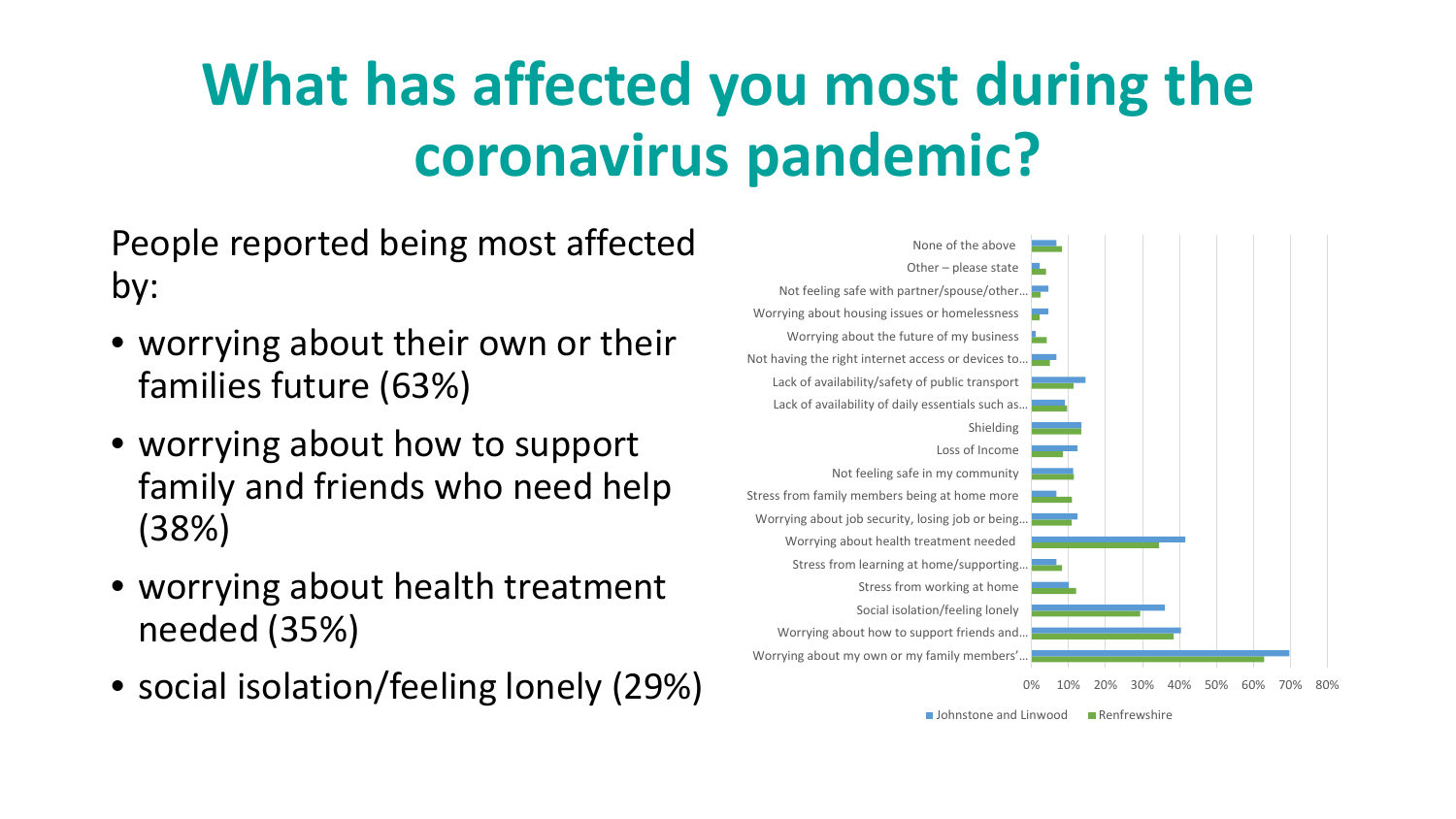## **Which of the following things, are major worries for you ...**

Major worries at the moment include:

- friends or family becoming seriously ill with COVID (73%)
- becoming seriously ill themselves with COVID (49%)
- a family member or friends mental health (28%)
- their own mental health (22%)
- their financial situation/losing their job (11.2%)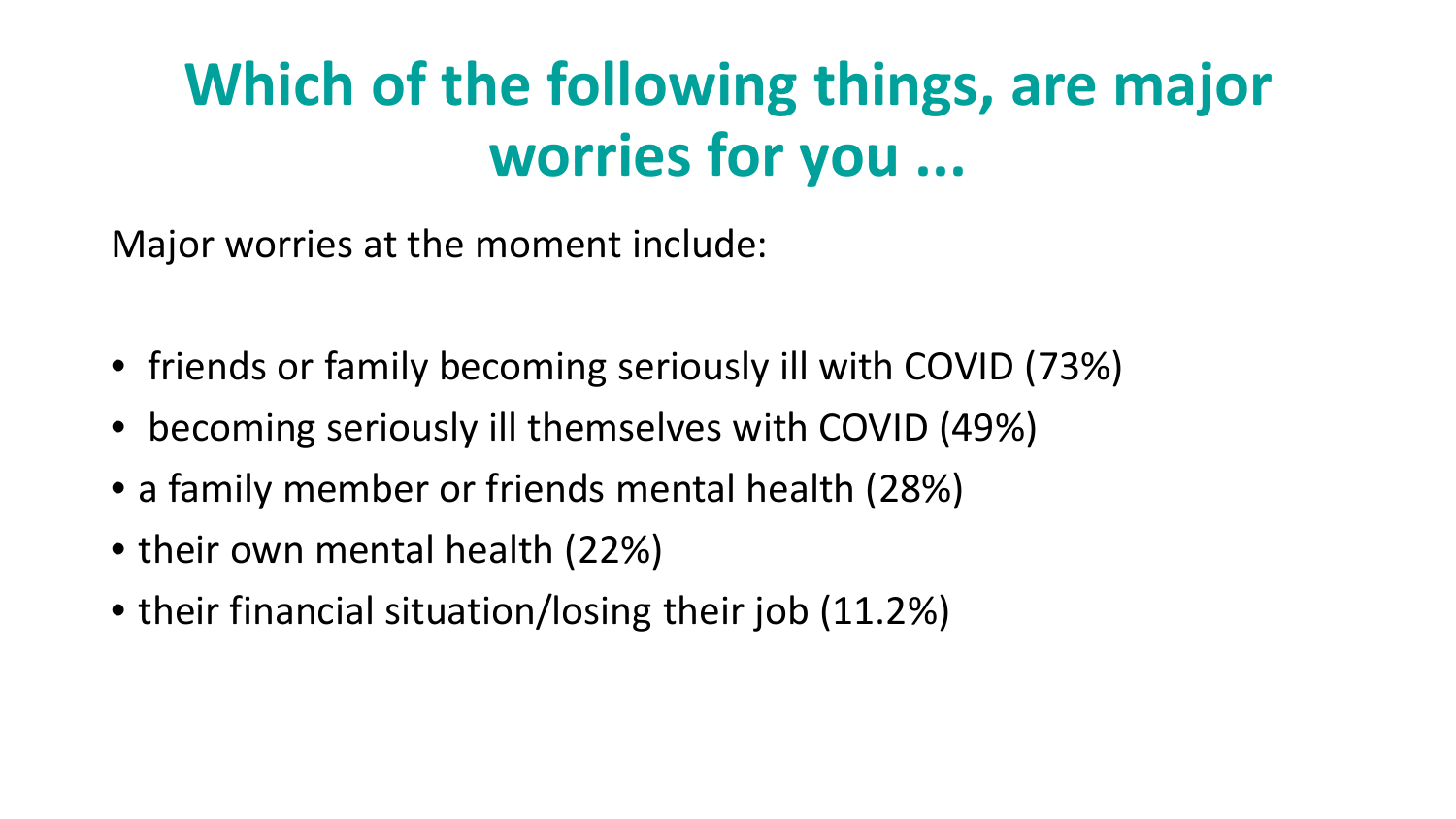### **How is your household managing financially?**

| Q8a | Again, thinking back to the start of March this year,<br>before the coronavirus lockdown, which of the following<br>best describes how you and your household were<br>managing financially? |                                                    |  |
|-----|---------------------------------------------------------------------------------------------------------------------------------------------------------------------------------------------|----------------------------------------------------|--|
|     |                                                                                                                                                                                             |                                                    |  |
|     |                                                                                                                                                                                             |                                                    |  |
|     | 408                                                                                                                                                                                         | Manage very well                                   |  |
|     | (47.6%)                                                                                                                                                                                     |                                                    |  |
|     | 269                                                                                                                                                                                         | Manage quite well                                  |  |
|     | (31.4%)                                                                                                                                                                                     |                                                    |  |
|     | 150                                                                                                                                                                                         | Get by alright                                     |  |
|     | (17.5%)                                                                                                                                                                                     |                                                    |  |
|     | 9                                                                                                                                                                                           | Don't manage very well                             |  |
|     | $(1.0\%)$                                                                                                                                                                                   |                                                    |  |
|     | 18                                                                                                                                                                                          | Have some financial difficulties                   |  |
|     | $(2.1\%)$                                                                                                                                                                                   |                                                    |  |
|     | 4                                                                                                                                                                                           | <b>Experiencing serious financial difficulties</b> |  |
|     | $(0.5\%)$                                                                                                                                                                                   |                                                    |  |

| Q8b | And thinking about now, which of the following best<br>describes how you and your household are managing<br>financially? |                                             |
|-----|--------------------------------------------------------------------------------------------------------------------------|---------------------------------------------|
|     | 353<br>(41.1%)                                                                                                           | Manage very well                            |
|     | 256<br>(29.8%)                                                                                                           | Manage quite well                           |
|     | 191<br>(22.3%)                                                                                                           | Get by alright                              |
|     | 20<br>(2.3%)                                                                                                             | Don't manage very well                      |
|     | 31<br>(3.6%)                                                                                                             | Have some financial difficulties            |
|     | 7<br>(0.8% )                                                                                                             | Experiencing serious financial difficulties |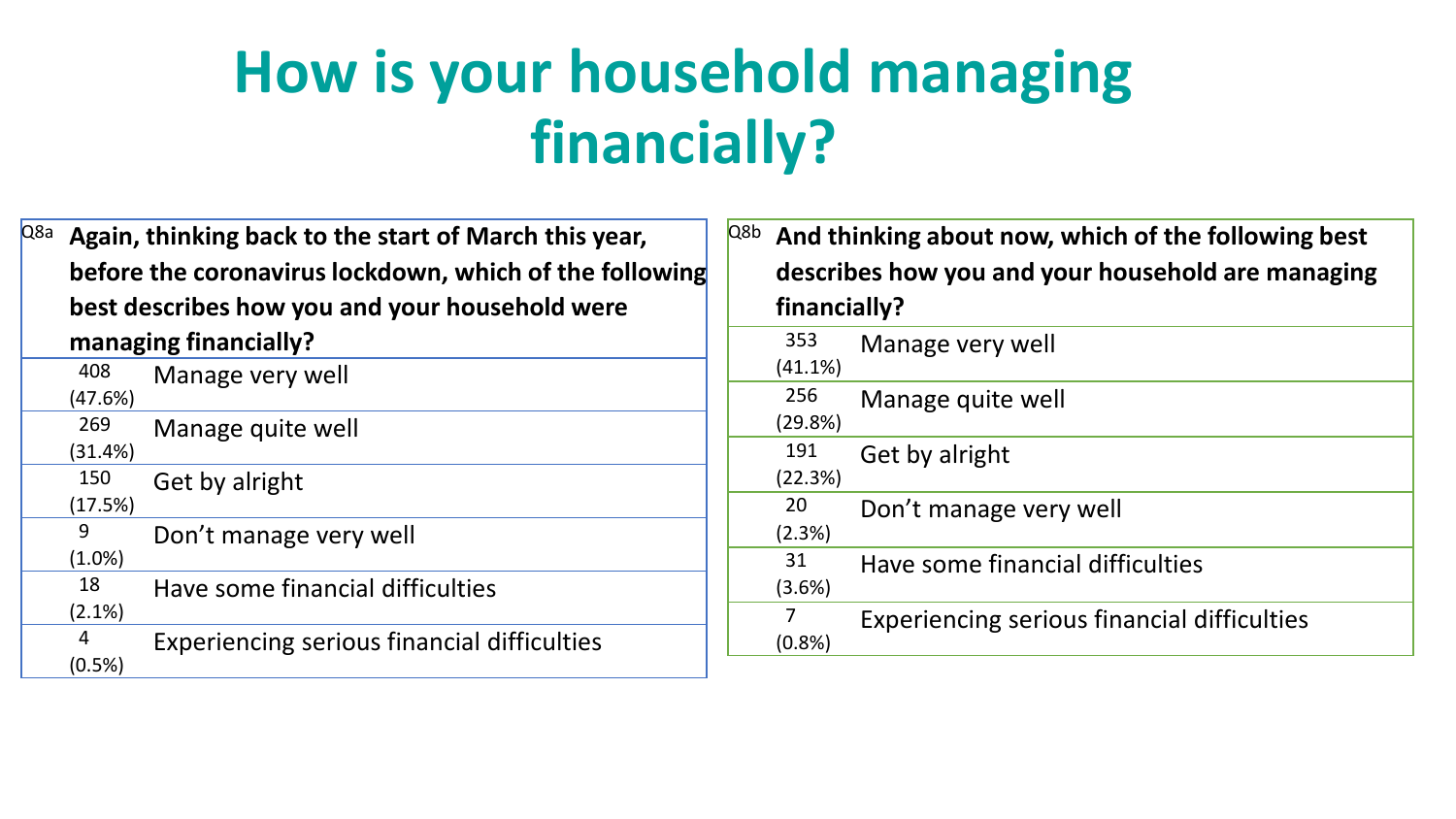#### **Is there help that you feel you currently need but you are not receiving?**

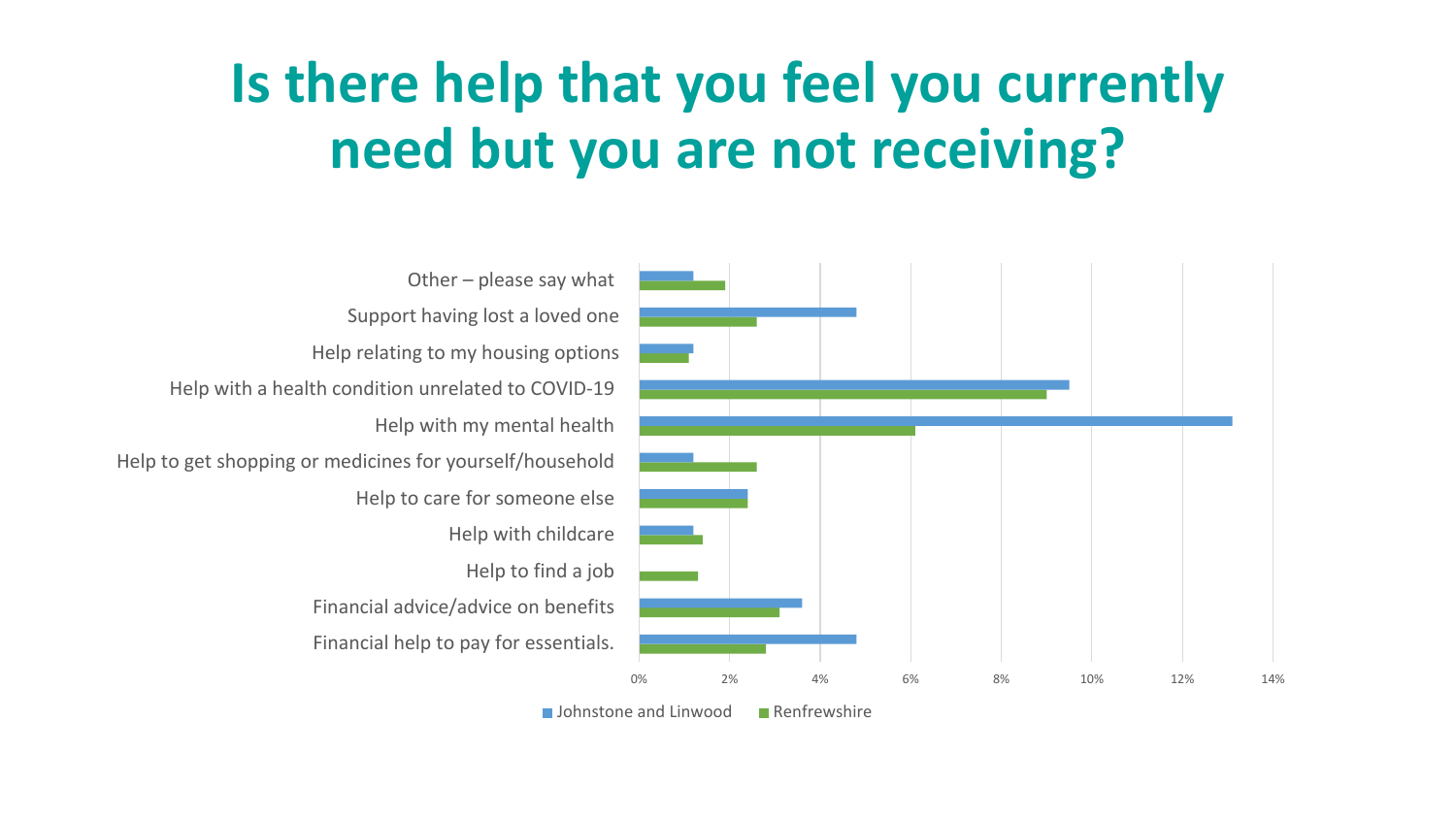#### **Compared with how you felt on a typical day before the start of March, would you say you felt….**

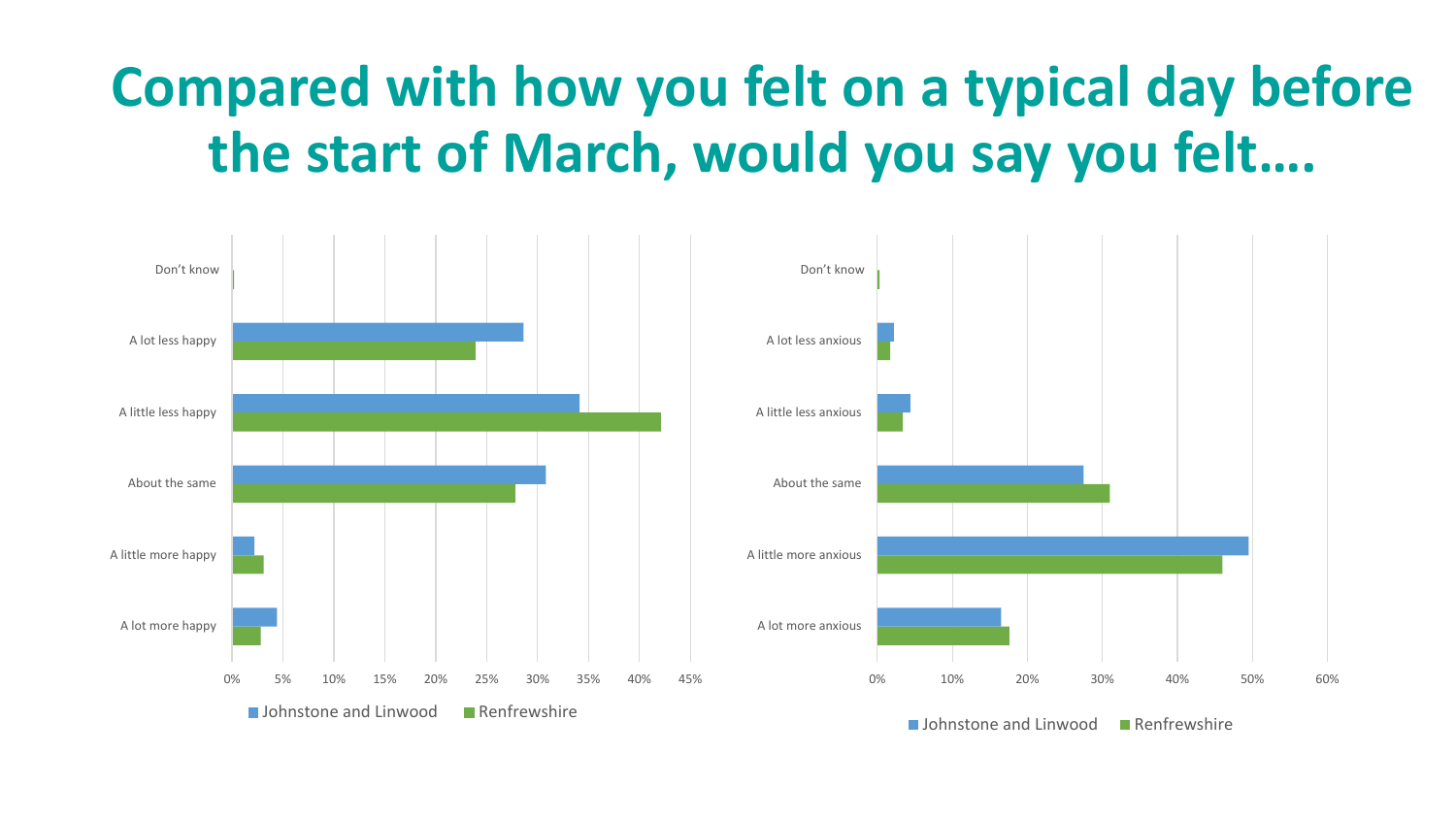



#### My local area is a safe place to live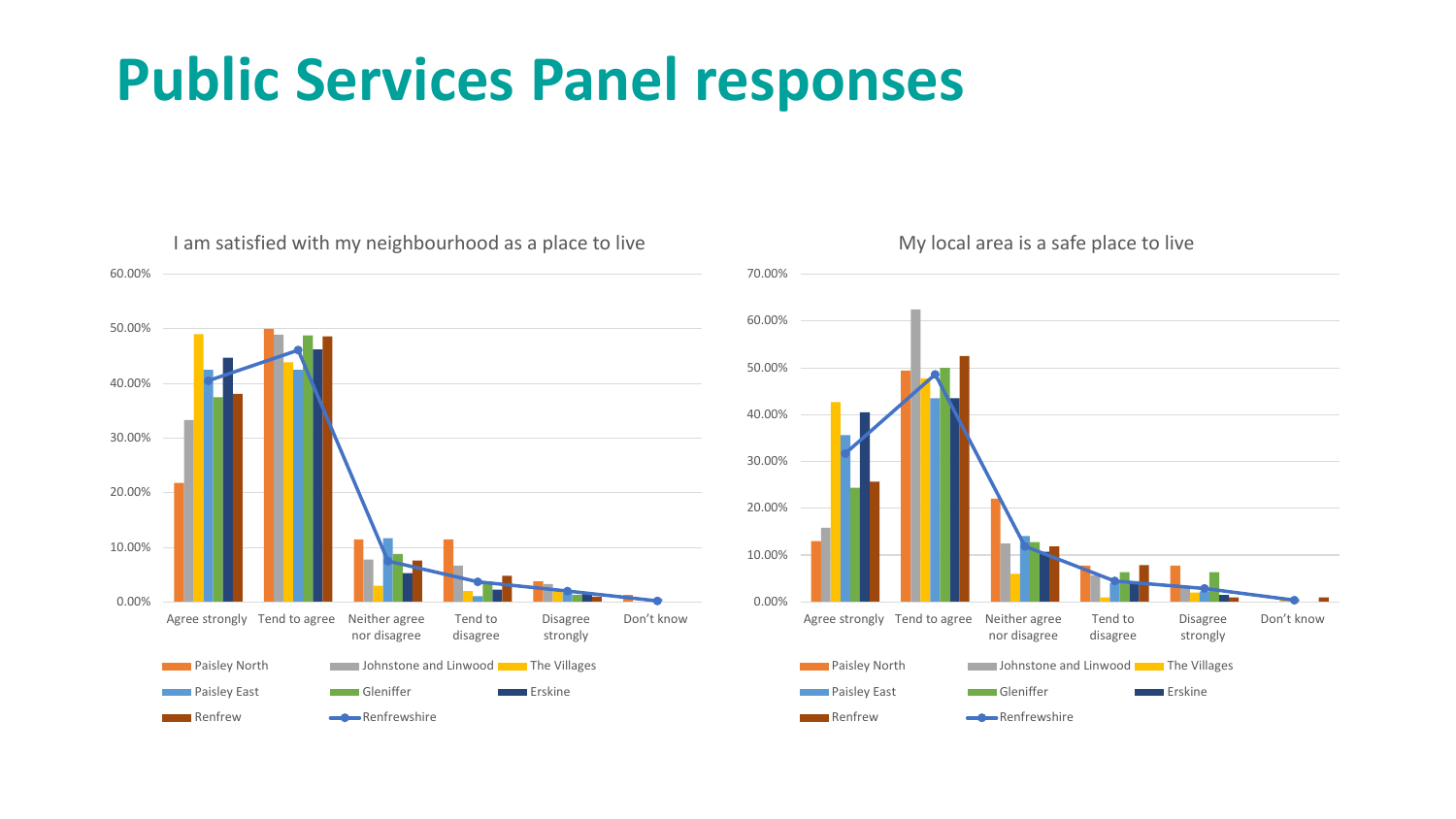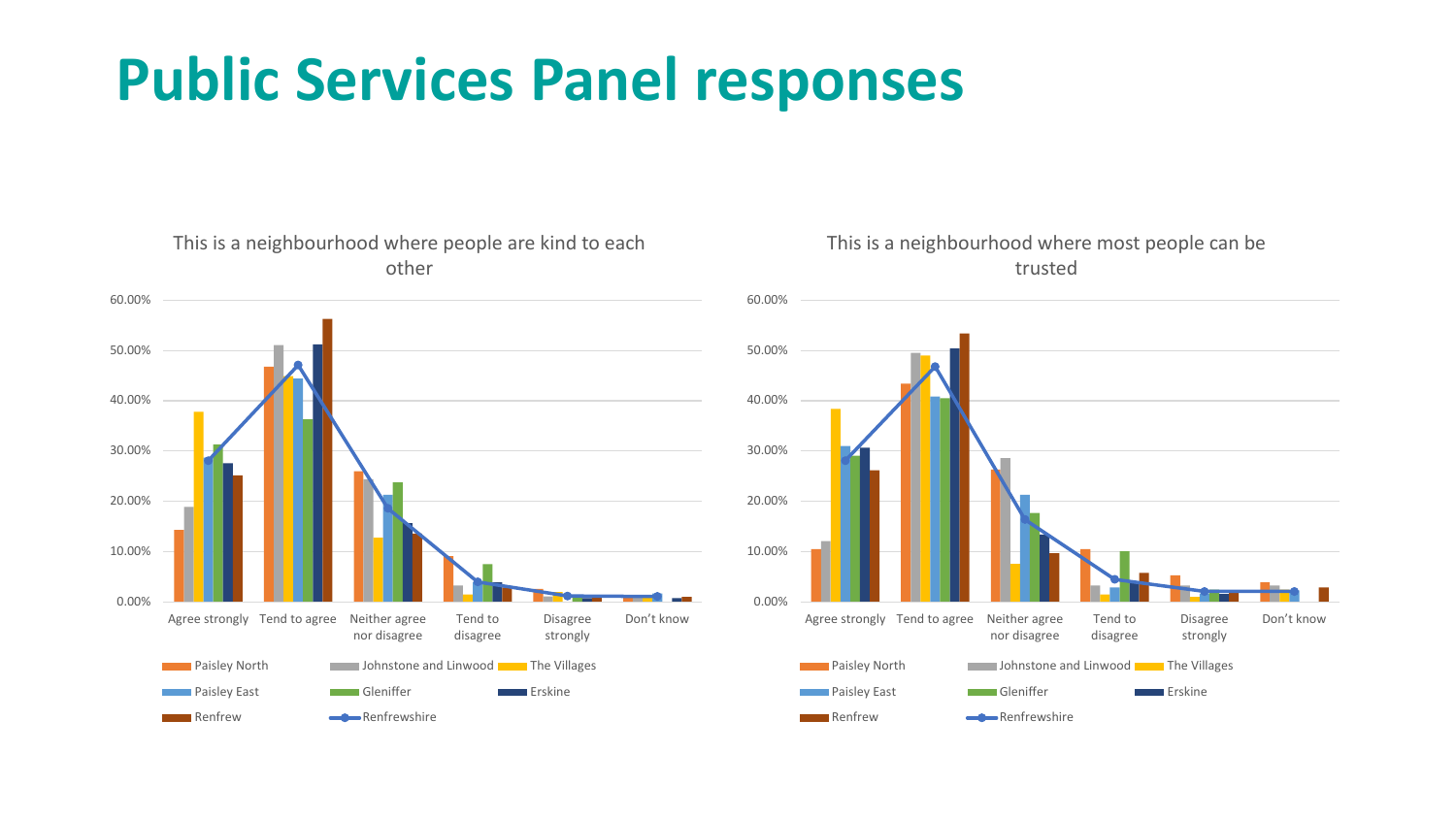

#### There are welcoming places and opportunities to meet new people



There are places where people can meet up and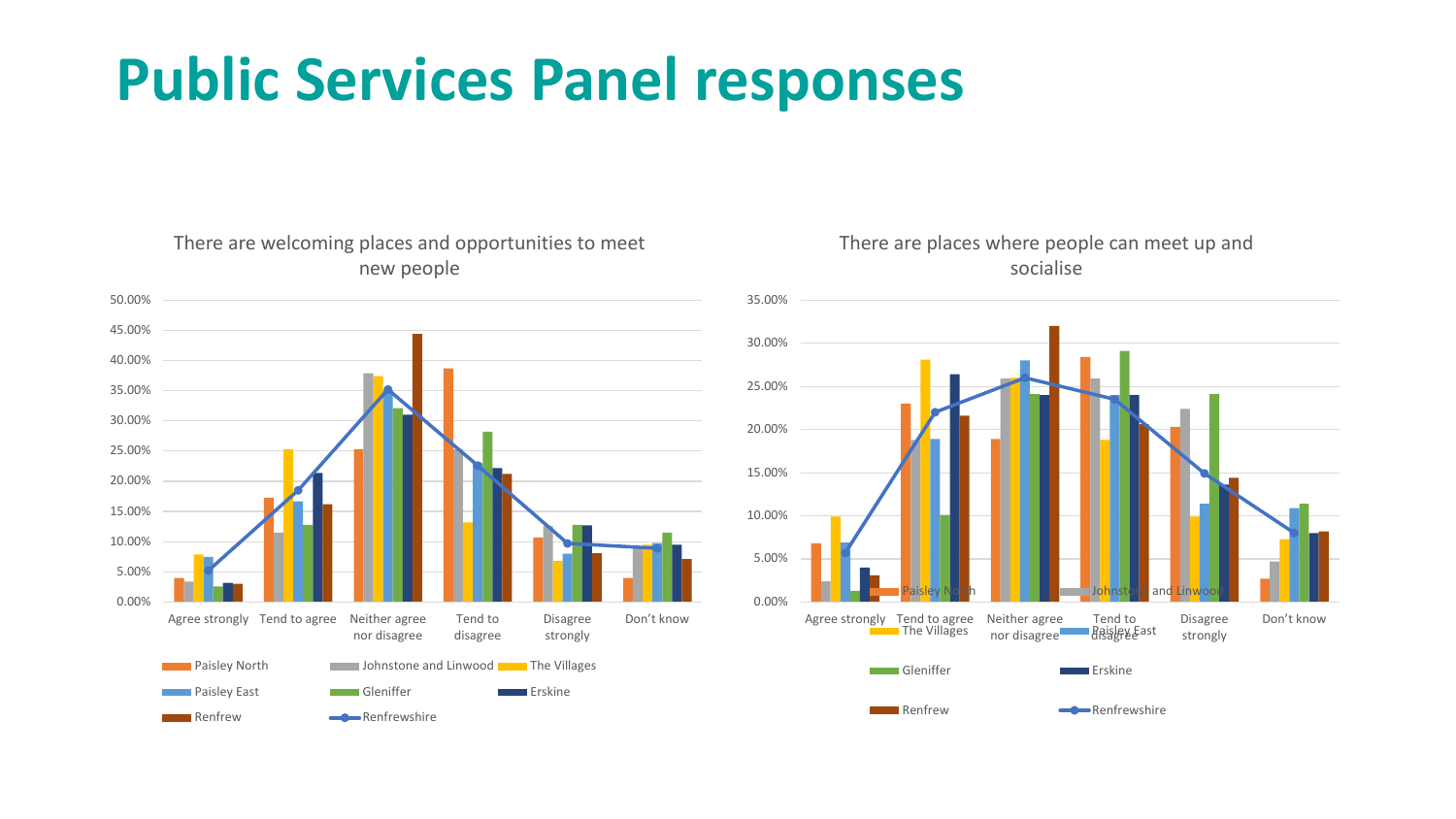This is a neighbourhood where people from different backgrounds get on well together



#### If I was alone and needed help, I could rely on someone in this neighbourhood to help me

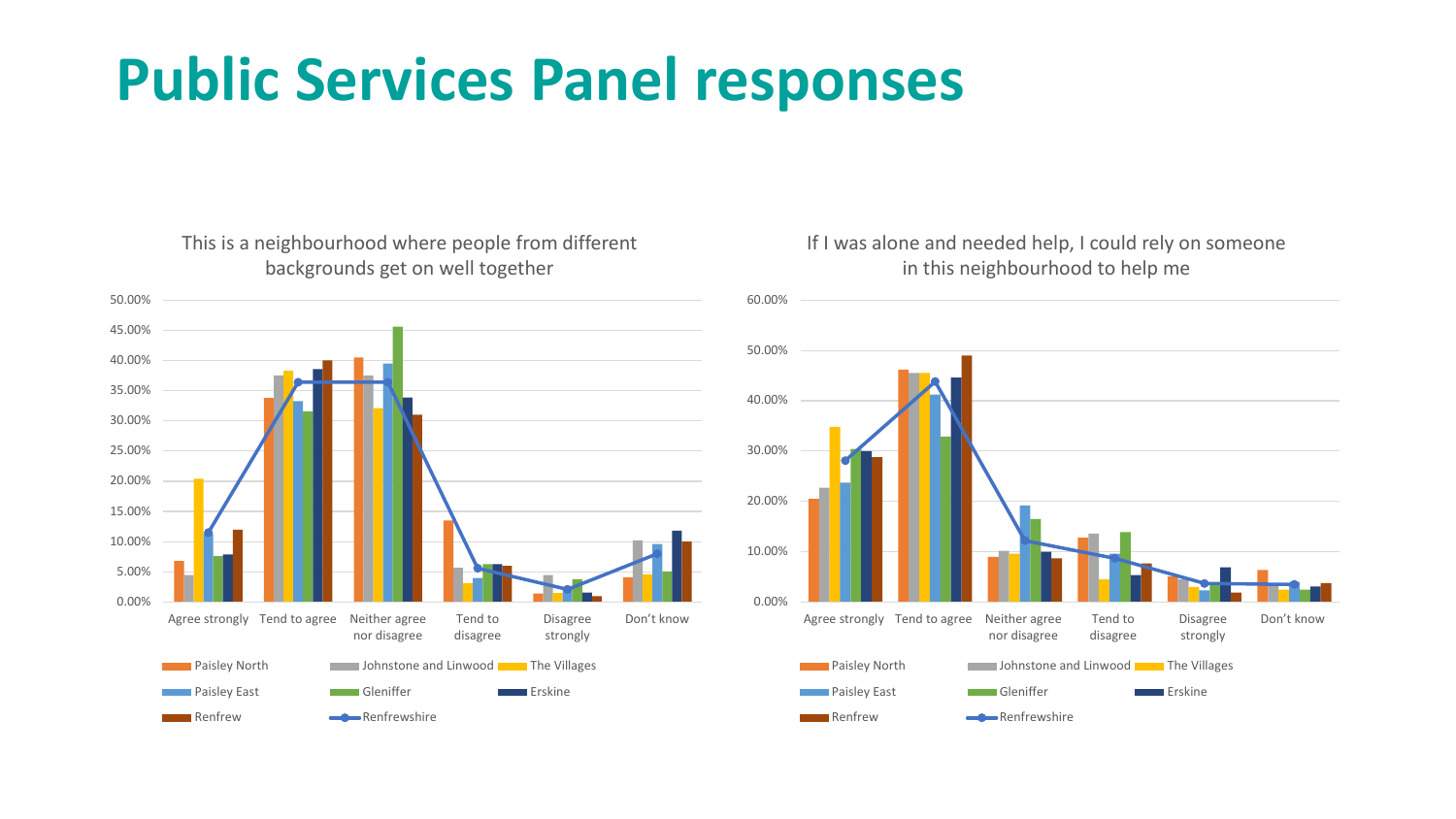To what extend do you agree you can influence decisions about public services and other issues of public interest



#### This is a neighbourhood where local people take action to help improve the neighbourhood

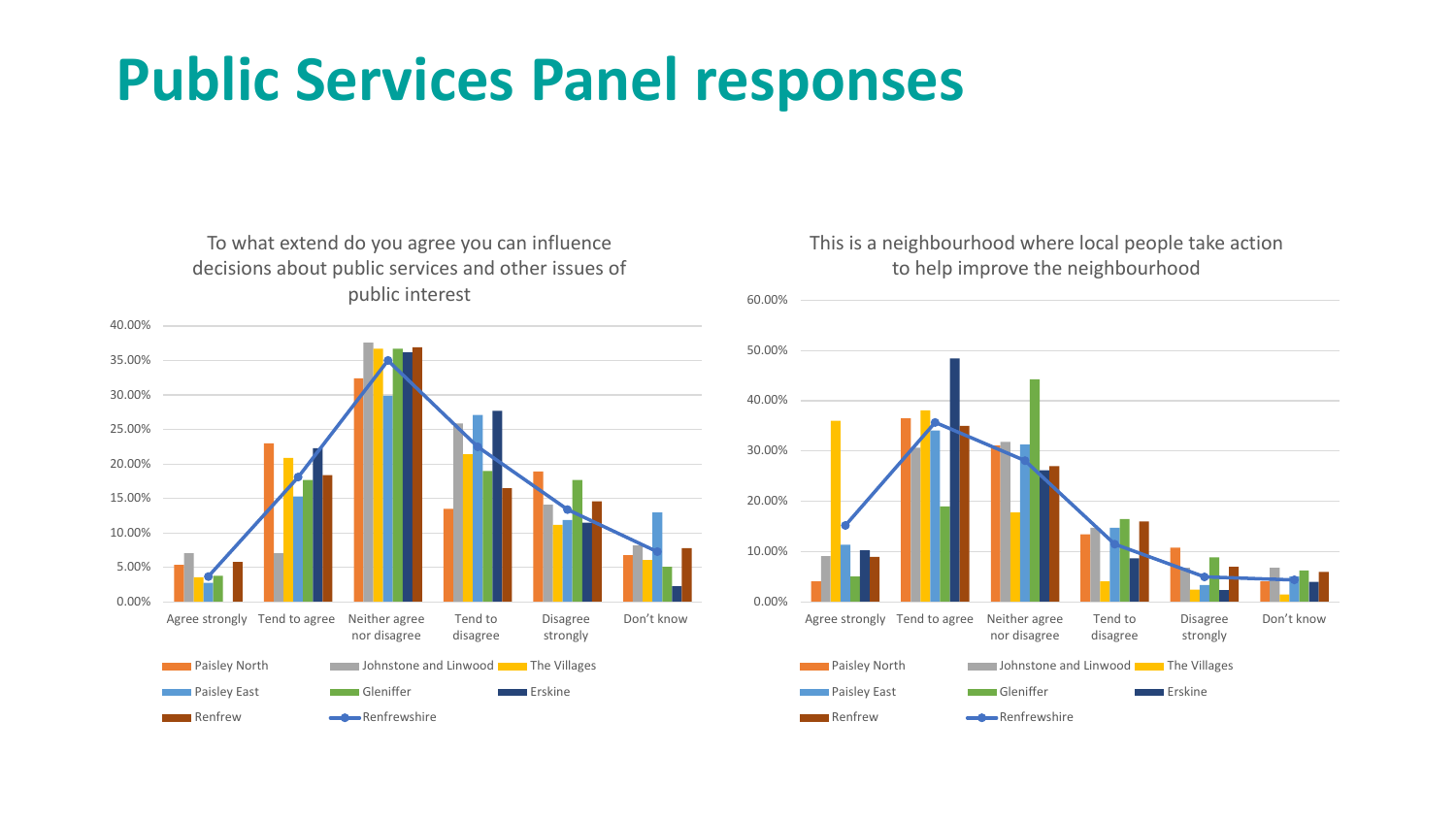## **Listening events**

- Programme of Listening Events held over winter 2020/21, facilitated by Engage Renfrewshire
- Targeted engagement is being prioritised going forward, i.e. with Diversity and Equality Alliance Renfrewshire and local women's groups
- Discussions with Local Partnerships also important part of this!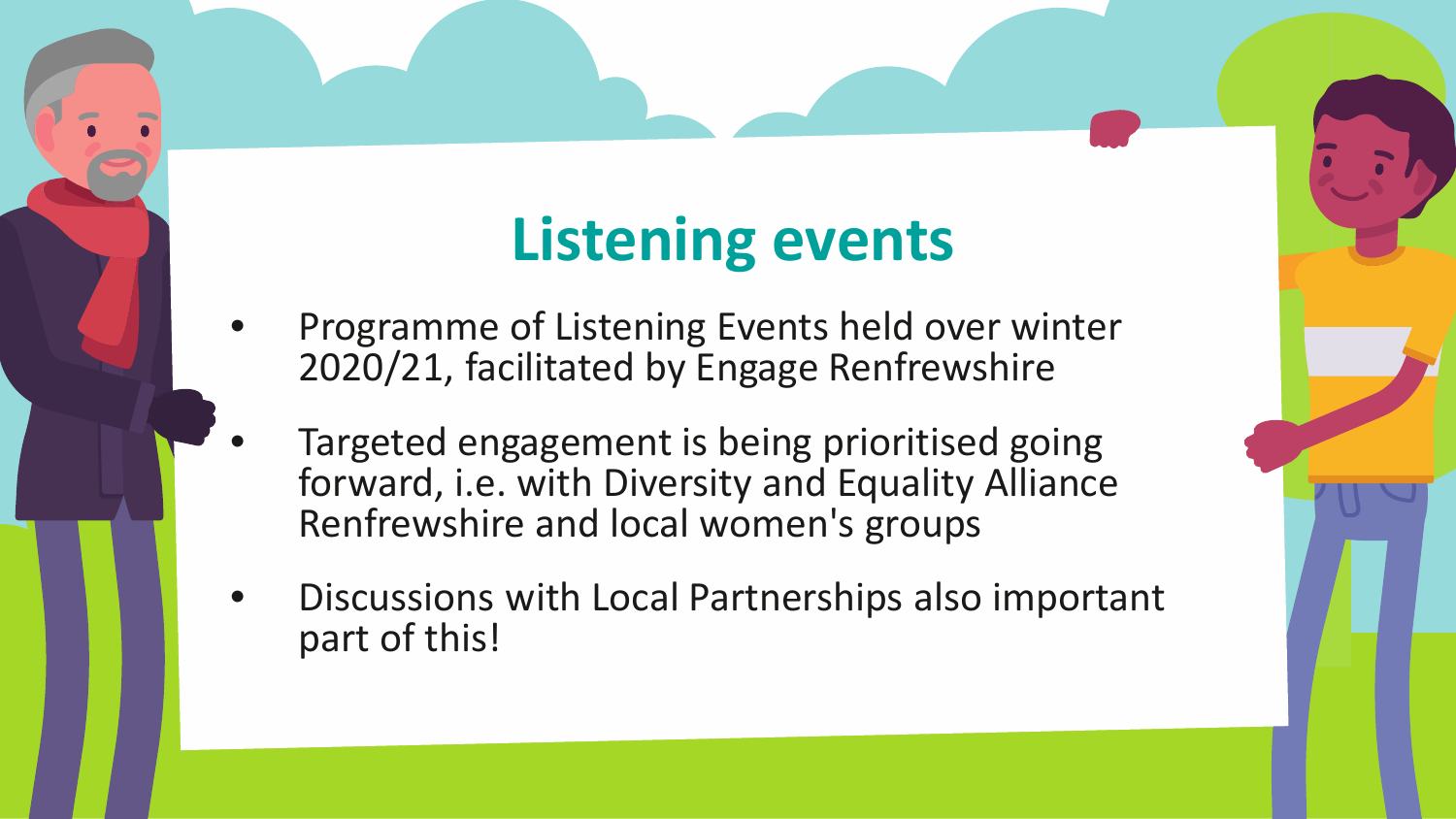### **Listening events - key points to date**

- The impact of the pandemic on people with **low incomes or who are in more insecure employment** is increasingly apparent to community groups and support organisations across Renfrewshire
- **Food insecurity and fuel poverty** are seen as being particular issues, with high ongoing demand for community based supports.
- Partners and Neighbourhood Hubs seeing increasing **complexity in needs** and demand – people with COVID / multiple needs / not always in contact with services or have any other support networks.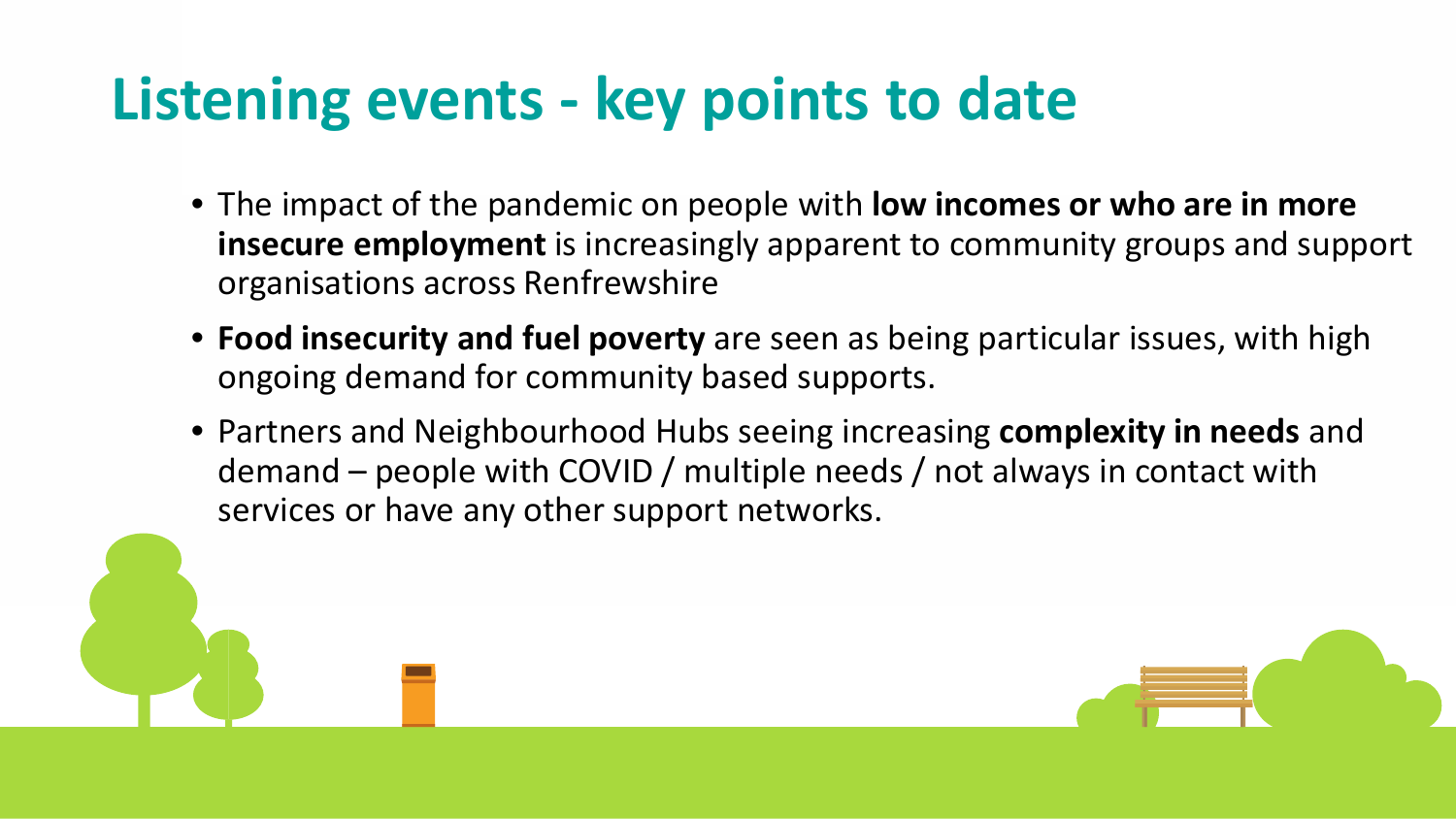## **Listening events - key points to date**

- **Digital exclusion** is a key issue engagement indicates online provision had worked well in some instances, but that significant issues remained in terms of access and engagement through online means.
- There are particular concerns with the ongoing nature of restrictions and the health and wellbeing of local people, particularly in relation to **loneliness and isolation** and the impact that this can have on **mental health and wellbeing**. Young people were a particular area of concern.
- Engagement indicates that some specific groups are also experiencing potentially greater impact as a result of the pandemic, including those from **black and minority ethnic communities, women, and carers.**